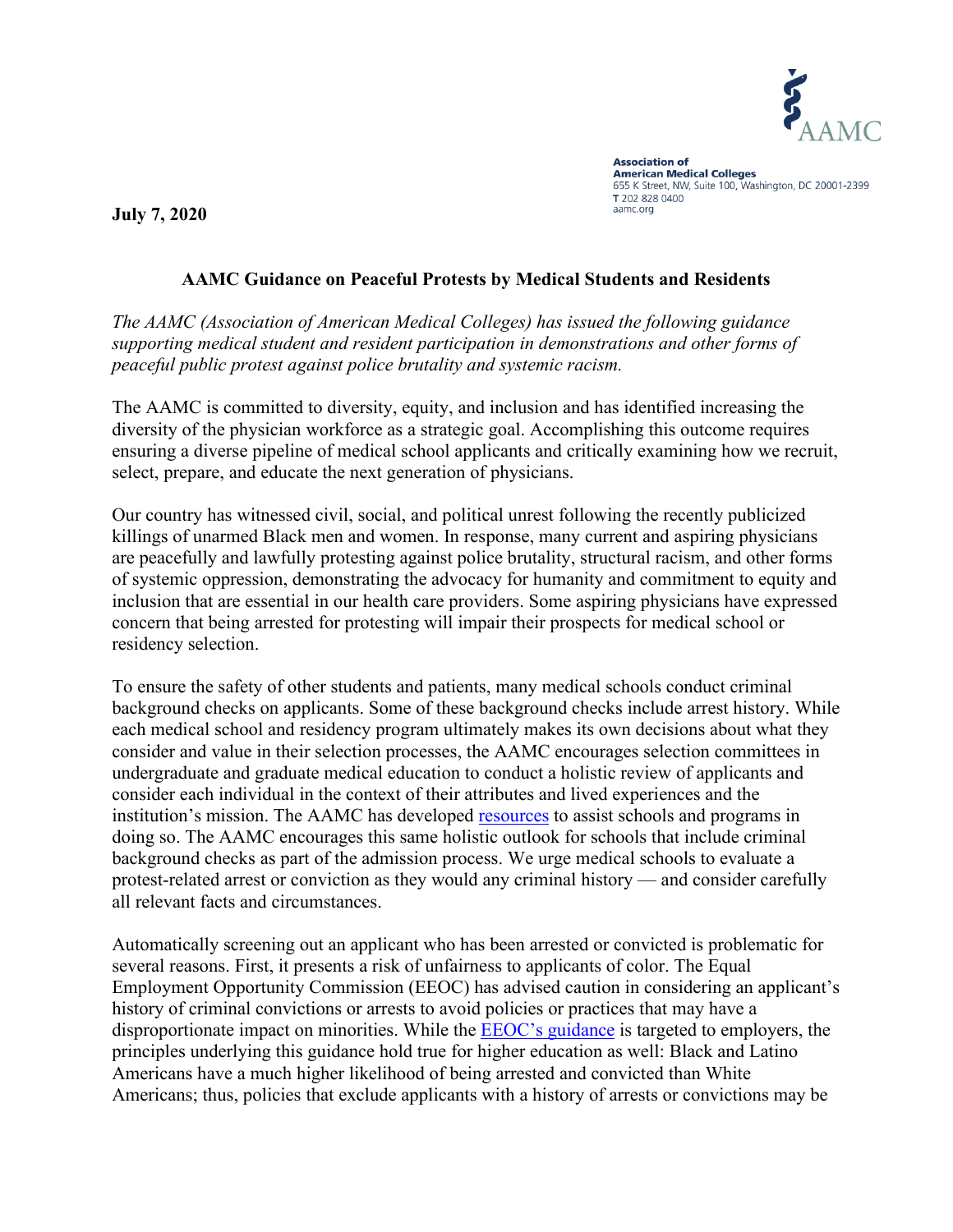more likely to result in the inequitable exclusion of Black and Latino applicants. Second, the U.S. justice system was intended to operate from the perspective of a presumption of innocence: an arrest is not a conviction. If the conduct underlying the arrest is an area of concern for an institution, a practice of approaching the candidate and asking for their perspective will give the school a more meaningful understanding of events. Notably, in some states, the consideration of arrest records may be prohibited by law.

Finally, and specifically with regard to public advocacy, an arrest or conviction associated with a peaceful protest must be reviewed with particular caution. This is a significant moment in our nation's history, and we encourage medical schools and residency programs to consider a student's constitutional right to peaceful and lawful protest, the principles and values for which the applicant or student was advocating, and whether the spirit of their advocacy exemplifies the principles and values the medical school or residency program hopes to cultivate in its students and trainees. The same considerations and flexibility should extend to current students whose arrests for protesting may activate your institution's relevant policies on academic progress and promotion.

The AAMC encourages admissions deans, student affairs deans, and program directors to seize this opportunity to engage in conversations with applicants, learners, and your broader communities about systemic racism, its impact on health, and the role and responsibility physicians and other health care providers have in effecting change. Ask questions to elicit how applicants to your program think about the relationship between racism and other forms of oppression and health and health care, as well as their involvement in recent protests, social change efforts, and volunteer or service projects. If your school or program has specific policies that cover student or applicant activism, including protesting while wearing a white coat or representing the institution, ensure that these policies are clearly communicated to current and prospective students.

To aspiring physicians who have engaged in or plan to engage in peaceful protests, the AAMC encourages you to follow [basic safety guidelines](https://www.amnestyusa.org/pdfs/SafeyDuringProtest_F.pdf) and take precautions to prevent becoming infected with or spreading COVID-19. In addition, whether you are a prospective applicant to medical school or a current student, consult with the admissions deans and/or your student affairs dean to understand which institutional policies may apply to protest activities on or off campus. Take this opportunity as a student and aspiring health care professional to learn the implications — positive and negative — of engaging in different types of protest and advocacy, including activities in which you wear your white coat or could be perceived as representing your school. The white coat represents the virtues associated with medicine — humility, compassion, integrity, accountability, ethics, and humanism; if you have the privilege to wear it, you have the responsibility to uphold those virtues in your actions.

As our understanding of drivers of health has evolved from the individual to the community and population at large, so must our support of health professionals' advocacy evolve to include not just advocacy on behalf of individual patients but also advocacy at the community and population level. As articulated in the June 1, 2020, [AAMC Statement on Police Brutality and](https://www.aamc.org/news-insights/press-releases/aamc-statement-police-brutality-and-racism-america-and-their-impact-health)